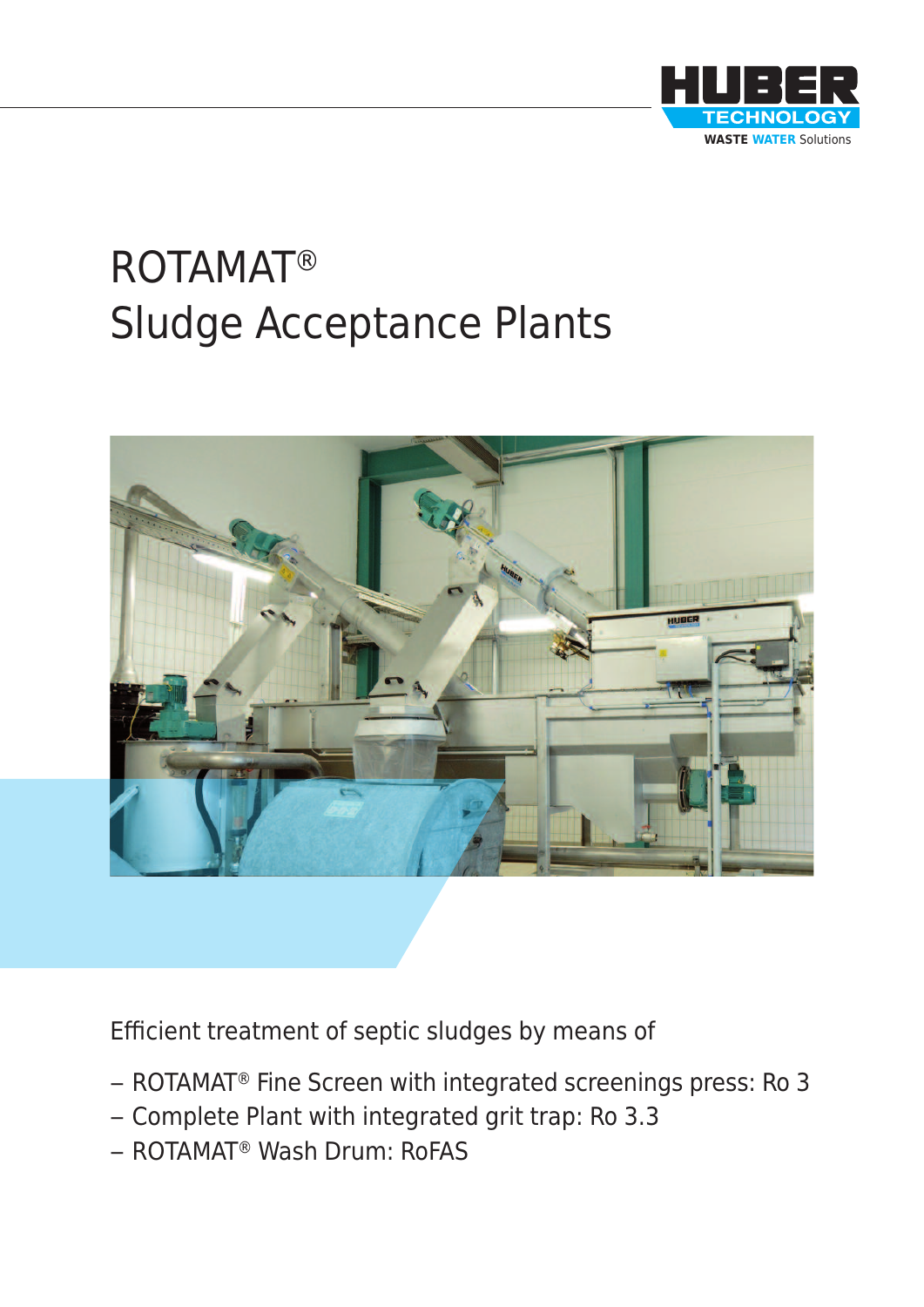### ➤➤➤ The challenge – Our solution

HUBER provides complete systems and processes for septic sludge treatment. Our equipment, as proven during many years of experience, is especially suited for septic sludge treatment. Hundreds of ROTAMAT® plants for septic sludge treatment have been installed worldwide. Septic sludge is typically delivered in tanker vehicles. Depending on the size of the WWTP, it may be pumped into a balancing tank from where it is continuously fed to the plant.

Direct feeding without prior balancing is possible at larger plants.

In any case, removal of coarse material, such as hygienic products, plastic material, etc., from the septic sludge is necessary. There are several requirements for good septic sludge treatment:

- ➤ High capacity to minimise waiting time of tanker vehicles
- ➤ High separation efficiency to achieve excellent separation of non-degradable material
- ➤ Automation to minimise operator attendance
- ➤ Complete encasement to eliminate odour annoyance
- ➤ Reliable operation without impairment by grit and gravel
- ➤ Integrated screenings washing and compaction to produce screenings suitable for landfill and to reduce their weight and disposal costs

To meet these requirements HUBER developed special ROTAMAT® machines and plants that have proven their efficiency and reliability in hundreds of installations.



There are three options of septic sludge disposal on sewage treatment plants:

- 1. Introduction into the wastewater flow
- 2. Introduction into the sludge flow
- 3. Introduction partly into the wastewater, partly into the sludge flow

#### ➤➤➤ Identification and metering system

Due to the steadily increasing requirements on personnel and equipment and modernisation of technologies and software, systems with automatic software are more and more applied. The automatic software facilitates the process of metering, data storage including invoicing. This complete system is able to take into account different specific requirements (depending on the medium quality), such as feed line length, flow metering, sampling, thus facilitating various handling tasks within a single process. Plants can operate autarkically and can independently be started and operated by the customer. The system is designed for data recording and storage (independent of the plant version).



*Visualisation within the process control system*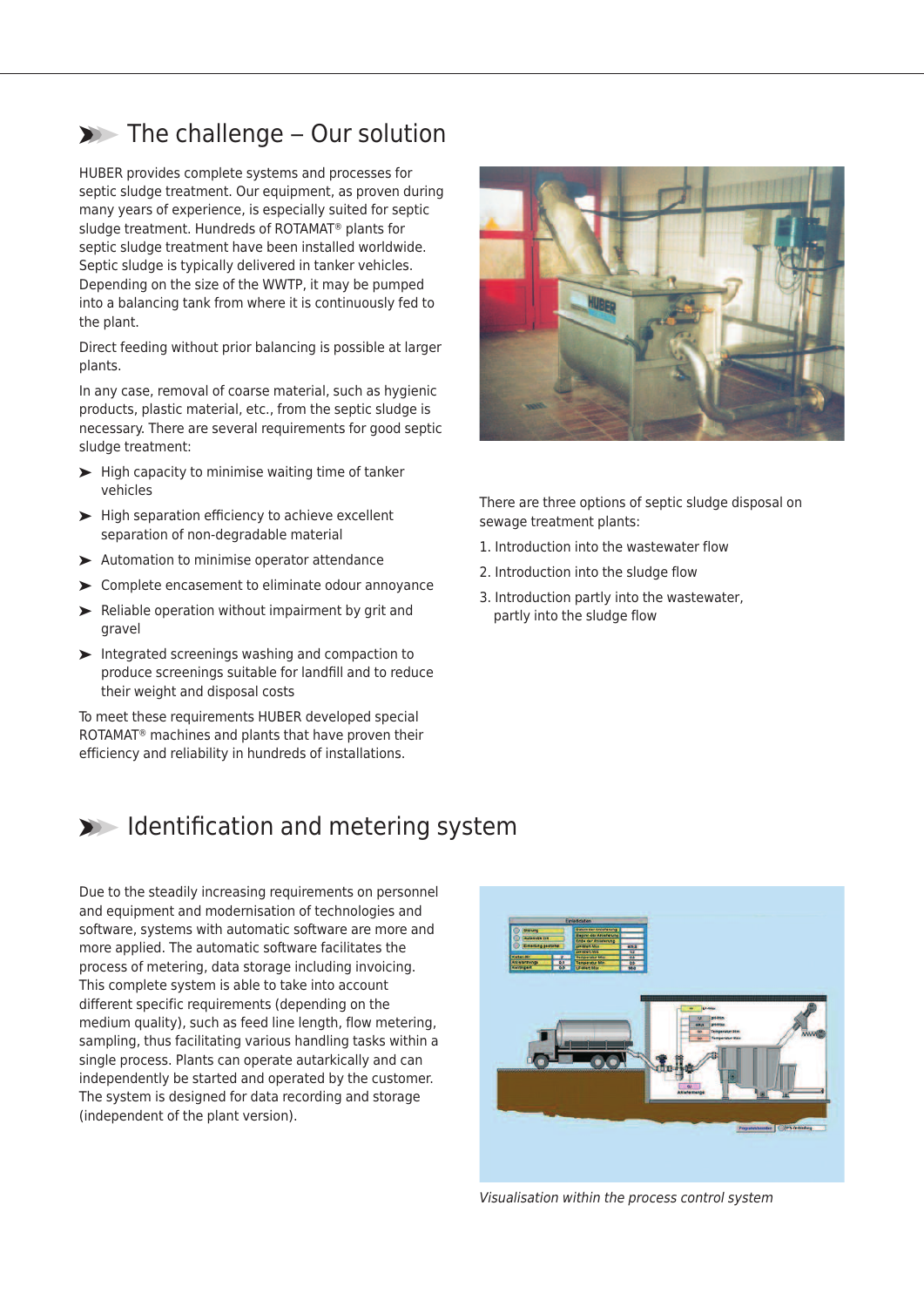

## ➤➤➤ ROTAMAT® Sludge Acceptance Plant Ro 3

The ROTAMAT® Sludge Acceptance Plant Ro 3 is used for mechanical treatment of septic sludge. A ROTAMAT® Fine Screen Ro1 is installed in a tank.

 The septic sludge is fed into the tank and, as it flows through the Fine Screen or Micro Strainer, all coarse material is retained. A screw conveyor with integrated screenings press removes the screenings from the tank, reduces their volume and weight and drops them into a container or bagging device. The entire treatment takes place in a fully enclosed system; odour nuisance is thus prevented.

The screenings are additionally washed which makes them suitable for landfill. The filtrate is blended into the wastewater for further treatment in the WWTP.

If an outstanding separation efficiency is required, every version of Sludge Acceptance Plant can be alternatively equipped with the well-proven ROTAMAT® Rotary Drum Fine Screen Ro 2.

#### ➤➤➤ ROTAMAT® Sludge Acceptance Plant with ROTAMAT® Fine Screen: Ro 3.1

The robust and efficient Ro 3.1 version has become the most popular system of its kind. Its superior design and engineering guarantee most dependable operation – day after day, year after year.

The main component of the ROTAMAT® Sludge Acceptance Plant Ro 3.1 is the reliable ROTAMAT® Fine Screen Ro 1. It excels with its high capacity, good separation efficiency and low head loss. Another exceptional feature is its integrated screenings press with all its benefits.

The ROTAMAT® Fine Screen is extremely sturdy, able to deal with rocks and grit, and entirely made of stainless steel. It is fully self-cleansing as its rake tines fully engage the basket bars. (Please find more detailed information in our separate ROTAMAT® Fine Screen Ro 1 brochure.)



*ROTAMAT® Sludge Acceptance Plant Ro 3.1 with ROTAMAT® Fine Screen, heated and insulated unit*



*Floating and suspended material is retained in the screen basket. The tines mesh into the basket bars and ensure a complete automatic cleaning.*